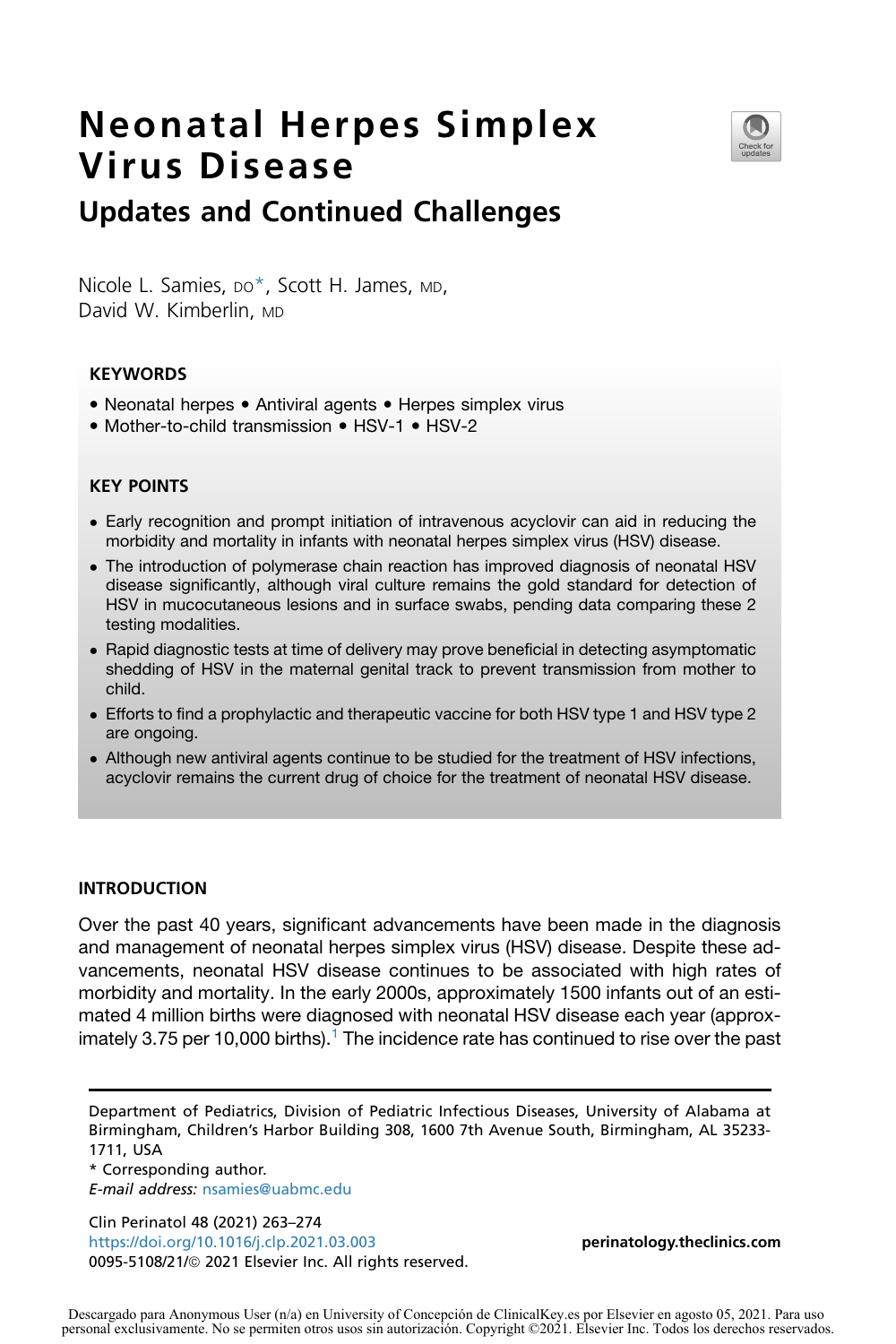several years, with the last reported incidence rate in 2015 of 5.3 infants per 10,000 births. $<sup>2</sup>$  This rarity should not preclude clinicians from evaluating any infant with sus-</sup> picion of neonatal HSV disease. Early recognition and prompt initiation of acyclovir have been imperative to improving outcomes in infants. $3-7$  Reduction of morbidity and mortality rates and prevention of mother-to-child transmission through vaccination or other preventative measures are continuing goals. This article highlights some of the significant advancements made over the past 40 years in the diagnosis and management of neonatal HSV disease and identifies areas where current research is seeking to continue to improve outcomes and to reduce the incidence of the disease. Specific challenges that hinder improvement also are addressed.

### CLASSIFICATIONS OF NEONATAL HERPES SIMPLEX VIRUS DISEASE

Neonatal HSV disease is diagnosed primarily in infants between day 10 and day 19 of age but disease has been recognized in infants up to 42 days of age.<sup>[8,](#page-9-2)[9](#page-9-3)</sup> Patients can be classified into 3 groups: (1) skin, eye, and mouth (SEM); (2) central nervous system (CNS) disease; and (3) and disseminated disease ([Table 1](#page-2-0)). Isolated SEM disease is the most common presentation, affecting approximately 45% of those with neonatal HSV, $10$  and is defined as disease that remains localized to the skin or mucosal surfaces. Infants diagnosed with SEM disease usually present for care between day 10 and day 12 of life.<sup>[11](#page-9-5)[,12](#page-9-6)</sup> Infants with CNS disease may present with irritability, seizures, temperature instability, lethargy, poor feeding, and/or skin involvement and account for approximately 30% of all neonates affected. Infants with CNS disease typically develop symptoms between day 16 and day 19 of life.<sup>10-12</sup> The least common, but potentially most devastating in terms of mortality, manifestation of neonatal HSV dis-ease is disseminated disease (25% of all infections).<sup>[10](#page-9-4)</sup> Presentation of disseminated neonatal HSV disease may be confused with bacterial sepsis or a metabolic disorder because of an infant's ill appearance and multiorgan involvement, including hepatic, pulmonary, and/or adrenal. Infants with disseminated infections may have CNS and/or mucocutaneous involvement in addition to multisystem organ involvement. Infants with disseminated disease develop symptoms between day 10 and day 12 of life.<sup>[11,](#page-9-5)[12](#page-9-6)</sup>

# **TRANSMISSION**

Transmission of HSV to an infant occurs primarily during the perinatal period (85%) by exposure to HSV (type 1 [HSV-1] or type 2 [HSV-2]) in the birth canal, but an infant also can be exposed postnatally (10%) by direct contact to the virus through either orolabial or other cutaneous lesions or, less commonly, via an in utero exposure (5%).<sup>13</sup> Congenitally infected infants typically have a very severe presentation, including skin findings indicative of previous in utero infection (eg, scarring and hypo/hyperpigmented lesions), active skin lesions, microcephaly, chorioretinitis, and/or cutis aplasia.<sup>13[,14](#page-9-8)</sup>

The risk of perinatal HSV transmission has been linked to several factors, including the timing of infection present in the pregnant woman (first-episode primary, firstepisode nonprimary, or recurrent infection, as determined by maternal antibody status and virus type present in the genital tract), the use of fetal scalp electrodes, mode of delivery (vaginal vs cesarean delivery), and duration of rupture of membranes.<sup>[9](#page-9-3)[,10](#page-9-4)</sup> An infant is most at risk of perinatal acquisition of HSV infection when there is maternal primary genital HSV infection because there is inadequate time for protective immunoglobulins against HSV to be passed transplacentally to the infant. A first-episode nonprimary genital infection poses a somewhat lesser risk to an infant because the mother has HSV IgG antibodies to 1 type of HSV that provide some cross-protection to her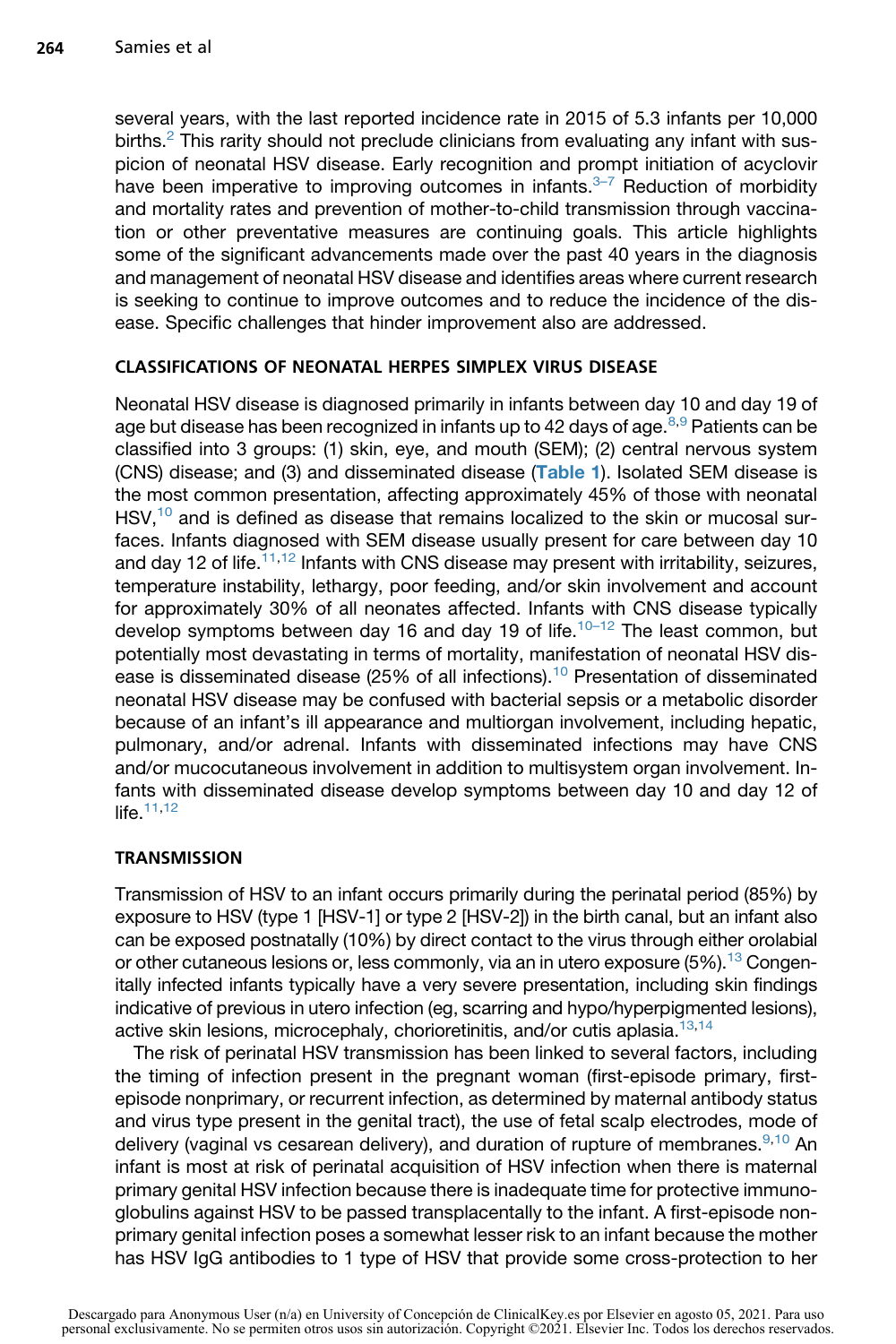<span id="page-2-0"></span>

| Table 1<br>Disease classifications of neonatal herpes simplex virus disease |                                            |                                              |                                                                                                                    |                                                                                                    |                                                                                                                                                                                                                                                                                                         |
|-----------------------------------------------------------------------------|--------------------------------------------|----------------------------------------------|--------------------------------------------------------------------------------------------------------------------|----------------------------------------------------------------------------------------------------|---------------------------------------------------------------------------------------------------------------------------------------------------------------------------------------------------------------------------------------------------------------------------------------------------------|
| <b>Disease</b><br><b>Classification</b>                                     | Percentage<br>of Those<br><b>Diagnosed</b> | <b>Typical</b><br>Age at<br>Presentation (d) | <b>Common Clinical Presentation</b>                                                                                | <b>Diagnosis</b>                                                                                   | <b>Treatment</b>                                                                                                                                                                                                                                                                                        |
| <b>SEM</b>                                                                  | 45                                         | $10 - 12$                                    | Vesicular lesions or ulcerations on<br>eye or mucous membranes                                                     | Skin/mucosal culture/PCR +, CSF<br>PCR –, blood PCR $\pm$ , ALT normal                             | Intravenous acyclovir (60 mg/kg/<br>d divided 3 times/d) for 14 d<br>Followed by oral acyclovir<br>$(300 \text{ mg/m}^2/\text{dose } 3 \text{ times/d})$ to<br>complete a 6-mo suppressive<br>course                                                                                                    |
| <b>CNS</b>                                                                  | 30                                         | $16 - 19$                                    | Irritability, seizures, temperature<br>instability, lethargy, poor<br>feeding                                      | Skin/mucosal culture/PCR ±, CSF<br>PCR $+^a$ , blood PCR $\pm$ , ALT<br>normal                     | Intravenous acyclovir (60 mg/kg/<br>d divided 3 times/d) for at least<br>21 d, pending negative CSF PCR<br>near the end of therapy<br>Followed by oral acyclovir<br>(300 mg/m <sup>2</sup> /dose 3 times/d) to<br>complete a 6-mo suppressive<br>course                                                 |
| Disseminated                                                                | 25                                         | $10 - 12$                                    | Respiratory failure, encephalitis,<br>hepatic failure, hypoperfusion,<br>Disseminated intravascular<br>coagulation | Skin/mucosal culture/PCR $\pm$ , CSF<br>PCR $\pm$ , blood PCR $\pm$ , ALT<br>elevated <sup>b</sup> | Intravenous acyclovir (60 mg/kg/<br>d divided 3 times/d) for at least<br>21 d pending negative CSF PCR<br>(if CSF initially was positive) near<br>the end of therapy<br>Followed by oral acyclovir<br>$(300 \text{ mg/m}^2/\text{dose } 3 \text{ times/d})$ to<br>complete a 6-mo suppressive<br>course |

<sup>a</sup> Neonates with a negative CSF PCR but who otherwise appear to have CNS involvement (abnormal CSF indices, presented with or developed seizures, or has abnormal neuroimaging or EEG) should be treated as CNS disease.

<sup>b</sup> In the setting of a positive HSV PCR from skin/mucosal swab, blood, or CSF or HSV isolated from viral culture of skin or mucosal swab.

 $"$ +" refers to a positive test result.

"-" refers to <sup>a</sup> negative test result.

" $\pm$ " refers to either a positive or negative test result.

Neonatal Herpes Simplex Virus Disease

<span id="page-2-2"></span><span id="page-2-1"></span>Neonatal Herpes Simplex Virus Disease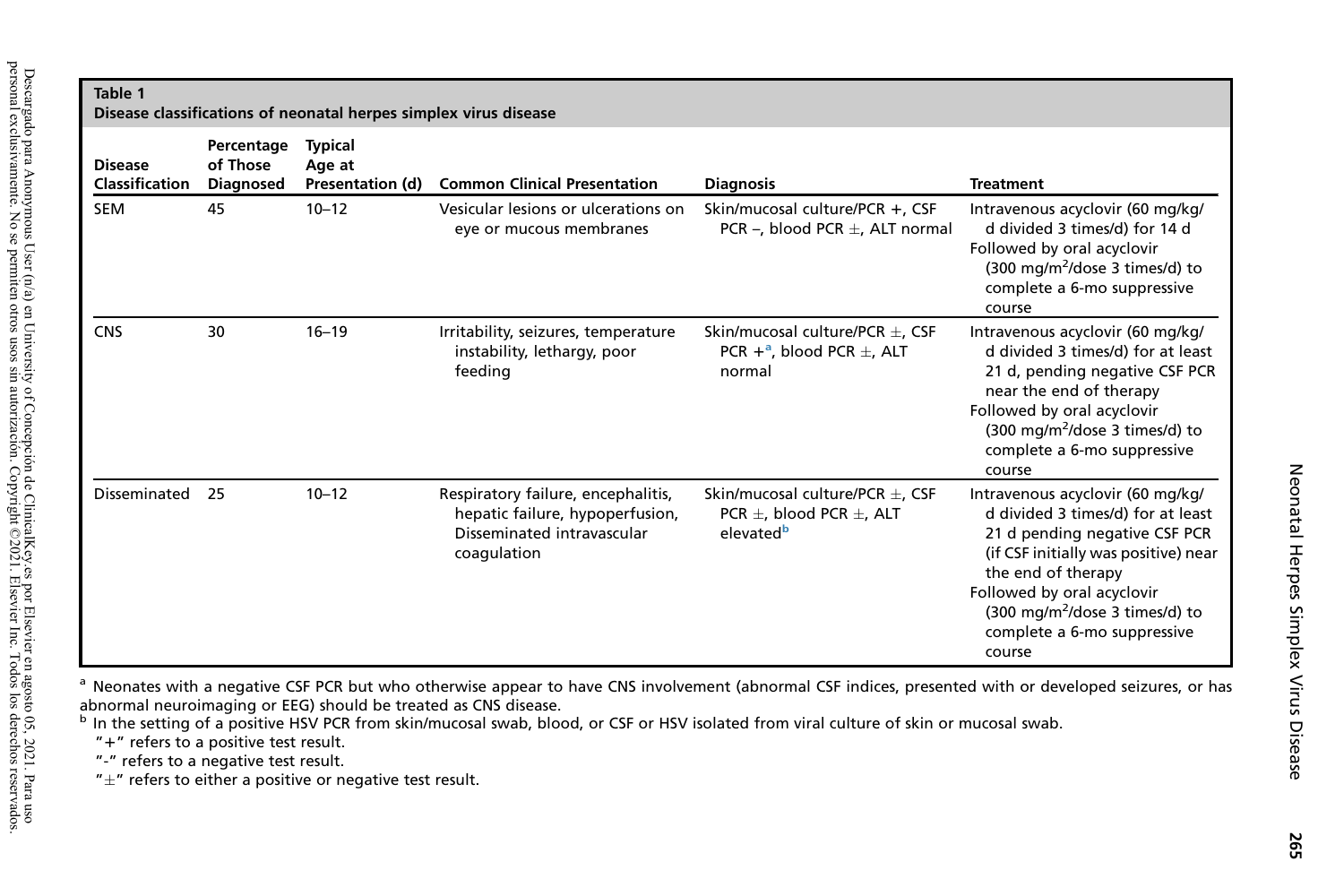newly acquired HSV type (eg, a pregnant mother previously had HSV-2 and newly acquires HSV-1 near delivery). Recurrent genital HSV infection, which is the most common form of HSV genital infection in pregnancy, refers to the reactivation of a previously acquired HSV type (as determined by existing maternal antibodies).<sup>[9,](#page-9-3)[13](#page-9-7)</sup> Determining the risk of mother-to-child transmission continues to be difficult because of the inability to detect asymptomatic shedding at time of delivery.

Historically, HSV-2 was associated with genital herpes and HSV-1 with orolabial infections, but over the past 2 decades HSV-1 has become the predominate cause of genital infections in Europe and the United States. The reasoning behind the increase in HSV-1 genital infections is secondary to changing sexual practices, with an increase in oral-genital contact and a lower incidence of HSV-1 orolabial infections during child-hood.<sup>[15](#page-9-9)</sup> Sacral ganglia reactivation of HSV-1 is less common than HSV-2. Therefore, HSV-1 may be associated with an increased risk of neonatal transmission, because, when present, HSV-1 genital lesions are more likely to represent a first-episode primary or a first-episode nonprimary infection in the pregnant woman, both of which are associated with a 10-fold to 30-fold increased risk of transmission to the neonate compared with a recurrent episode.<sup>[16](#page-9-10)</sup>

#### DISCUSSION

#### Current Diagnostic Recommendations

The recommendations provided by the American Academy of Pediatrics Committee on Infectious Diseases for evaluating an infant with suspected neonatal HSV disease have continued to evolve. The introduction of new diagnostic tests, increasing knowledge of the pathogenicity and epidemiology of HSV, and disease presentation in neonates have resulted in revised recommendations for evaluation and management of neonates with known or suspected HSV infection. The current recommendations for diagnostic evaluation of infants with suspected HSV infection include (1) viral culture and polymerase chain reaction (PCR) from any mucocutaneous lesion concerning for HSV; (2) viral culture and PCR of swabs of conjunctiva, nasopharyngeal mucosa, oral mucosa, and anal mucosa (often collectively referred to as surface swabs); (3) cerebrospinal fluid (CSF) HSV PCR; (4) whole-blood HSV PCR; and (5) an alanine amino-transferase (ALT) level.<sup>[17](#page-9-11)</sup> Infants with suspected HSV infection should empirically receive intravenous acyclovir, 20 mg/kg/dose every 8 hours, while awaiting the results of the recommended HSV studies. If a lumbar puncture is unable to be performed due to clinical instability in an infant undergoing HSV evaluation or a lumbar puncture was attempted but CSF was unable to be obtained, empiric acyclovir should not be withheld. In such cases, a lumbar puncture should be performed as early as possible to obtain CSF indices and evaluate the CSF for HSV DNA.

The introduction of PCR has revolutionized the process of diagnosing neonatal HSV disease, especially CNS disease. Prior to the availability of PCR, the diagnosis of CNS disease was dependent on viral culture and invasive measures, such as brain bi-opsy.<sup>[18,](#page-9-12)[19](#page-9-13)</sup> In the mid-1990s, studies evaluating the sensitivity and specificity of HSV PCR in CSF were performed and demonstrated the utility of the diagnostic test in detecting HSV DNA in the CSF of infants; prior to the availability of molecular testing, many neonates without obvious CNS symptoms likely were managed as if they had SEM disease.<sup>[20](#page-9-14)</sup> A negative CSF PCR, however, does not eliminate CNS involvement, especially if the CSF indices, neuroimaging, or electroencephalogram (EEG) moni-toring is abnormal, or if the patient has or develops seizures.<sup>[20](#page-9-14)</sup>

PCR also has been used in the detection of HSV DNA in blood as an additional tool for diagnosis of neonatal HSV infection. $21$  Detection of HSV DNA in the blood of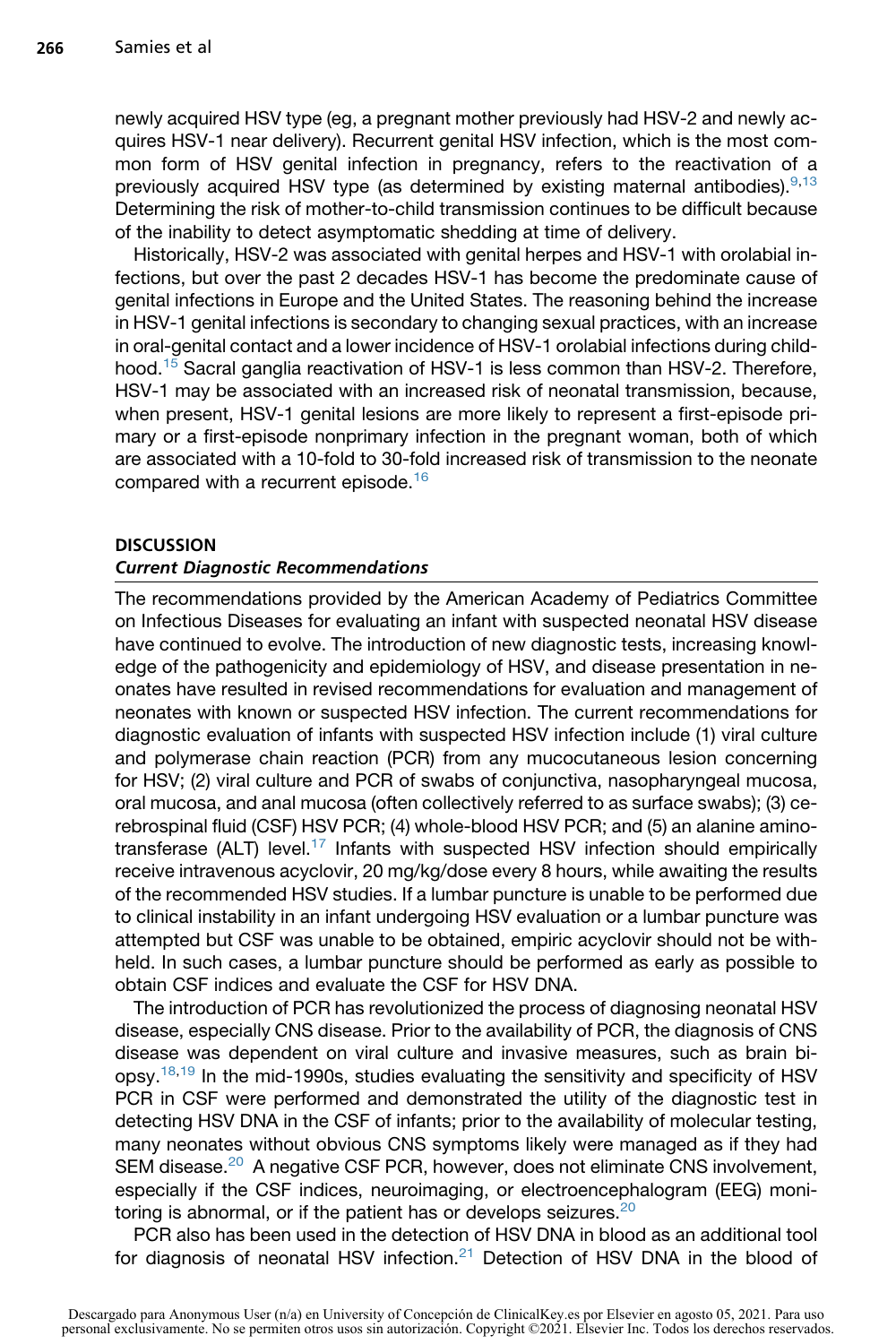neonates indicates infection but does not correlate with classification of disease; neonates may be viremic (and hence DNAemic) with isolated SEM or CNS disease. A positive HSV blood PCR result may be helpful to detect the presence of HSV DNA in neonates who may not have other diagnostic or clinical evidence of infection.<sup>22-24</sup>

The current recommendation for testing mucocutaneous lesions and surface swabs (specimens from mouth, nasopharynx, conjunctiva, and anus) is to perform both viral culture and molecular testing on these specimens because the sensitivity and specificity of PCR have not yet been established in infants. PCR has replaced viral culture in many institutions, however, due to the unavailability of viral culture facilities<sup>[25](#page-10-1)</sup> as well as the more rapid turnaround time for molecular testing results. PCR test results typically are reported within 24 hours of sample collection whereas a viral culture may take between 2 days and 5 days to be reported. $9$  Cultures also are more likely to be negative during the later stages (ulceration and crusting) of skin lesions whereas PCR testing is more likely to detect HSV DNA in more mature lesions where viral burden may be reduced.<sup>[26](#page-10-2)</sup> Additional studies are needed to evaluate the sensitivity of PCR versus culture for skin and mucous membrane specimens in neonates.

#### **Treatment**

Over the past 40 years, treatment of neonatal herpes has improved significantly, with a corresponding reduction in morbidity and mortality. Prior to the use of antiviral agents for treatment of neonatal HSV disease, the mortality rate ranged from 50% to 85% in  $C$ NS and disseminated disease, respectively.<sup>[1](#page-8-0)</sup> An older antiviral, vidarabine, proved effective in randomized controlled trials in the late 1970s. $3,4$  $3,4$  In the 1980s, acyclovir, a nucleoside analog, was evaluated for the treatment of neonatal HSV disease and subsequently has become the mainstay of treatment.  $6,27$  $6,27$  Currently, high-dose acyclovir (60 mg/kg/d divided every 8 hours) reduces mortality to 4% in those with CNS disease and to 30% with disseminated disease.<sup>[27](#page-10-3)</sup> Further reduction in mortality also can be achieved by initiating high-dose acyclovir within the first day of hospital-ization rather than delaying to day 2 or day 3 while awaiting confirmatory test results.<sup>[7](#page-9-18)</sup>

Duration of therapy is a minimum of 21 days of intravenous therapy in those with CNS and disseminated disease and 14 days for SEM disease.<sup>[28](#page-10-4)</sup> Prior to discontinuing therapy at 21 days in neonates with an initial positive CSF HSV PCR, a repeat lumbar puncture is recommended to document clearance of viral DNA. If HSV DNA still is detected, the infant should receive an additional 7 days of weight-adjusted intravenous acyclovir and have a repeat lumbar puncture performed at the end of the fourth week of therapy to document clearance of HSV DNA. The extension of therapy for an additional 7 days followed by a repeat lumbar puncture should continue until clearance of viral DNA from the CSF is demonstrated. $^{29}$  $^{29}$  $^{29}$  Neonates who are receiving treatment with intravenous acyclovir should be hospitalized for the duration of their therapy to monitor for adverse effects of acyclovir including neutropenia and renal toxicity, which is reversible, as well as other clinical complications. $27$  Following the completion of intravenous acyclovir, infants are transitioned to oral suppressive therapy with acyclovir for a 6-month course. This recommendation is based on the findings of a randomized, placebo-controlled study that infants who received oral suppressive acyclovir therapy had improved neurologic outcomes and fewer skin recurrences than infants who did not receive suppressive therapy.<sup>[30](#page-10-6)</sup>

Other oral nucleoside analogs, valacyclovir and famciclovir, are available for use in HSV infections, specifically genital lesions, but have not been studied in neonatal HSV disease. Valacyclovir, the prodrug of acyclovir, is an oral agent that has improved bioavailability compared with oral acyclovir, but its pharmacokinetic profile in neonates is not yet known. The pharmacokinetics of valacyclovir have been evaluated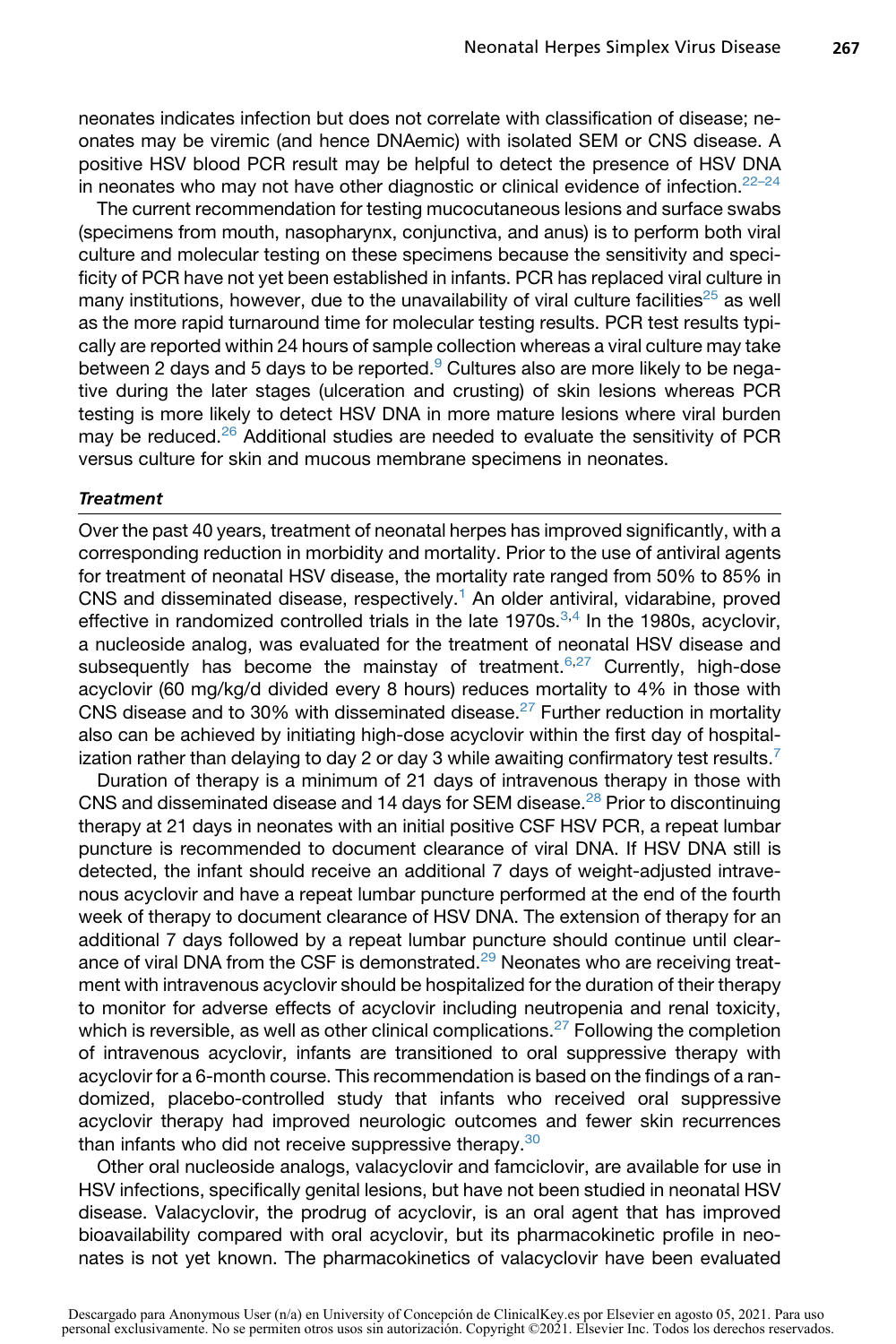down to 1 month of age, but variability in drug exposure in very young infants has limited dosing recommendations to infants 3 months and older. $31$  Additional studies evaluating the pharmacokinetics of valacyclovir in neonates are needed prior to any recommendations being made on its use.

Two additional parenteral antiviral agents, cidofovir and foscarnet, are associated with significant toxicity and typically are reserved for the treatment of acyclovir-resistant HSV infections in immunocompromised patients.<sup>[32](#page-10-8)[,33](#page-10-9)</sup> Resistance of HSV to acyclovir to date is reported mainly in immunocompromised patients and not frequently in neonates<sup>[28](#page-10-4)</sup>; therefore, these antiviral agents rarely are used in the neonatal population. Newer antiviral agents currently in development, brincidofovir and pritelivir, have been evaluated for the use in HSV disease. Brincidofovir, an orally bioavailable lipid acyclic nucleotide phosphonate, poses a possibility for use in HSV infections because its intracellular conversion to cidofovir diminishes the renal toxicity associated with the administration of cidofovir. Unlike cidofovir, however, brincidofovir was noted to cause significant gastrointestinal disturbances in stem cell transplant pa-tients, and this has limited its further development.<sup>[33](#page-10-9),[34](#page-10-10)</sup> Pritelivir is a helicase-primase inhibitor that offers a novel approach to preventing HSV replication and provides promise in treating HSV infections. One study evaluated its use in genital infections and noted a decrease in viral shedding and symptomatic lesions in those receiving higher doses of the novel antiviral agent. $35$  Currently, no studies have evaluated its use in neonates, but it may pose a future option for use in pregnant women or seropositive partners in hopes of decreasing asymptomatic shedding of the virus and transmission to the neonate.

Combination therapies also have been considered for the treatment of severe HSV infections, with the addition of another antiviral agent to acyclovir in an effort to further reduce mortality.<sup>[28](#page-10-4)</sup> This approach has not yet been addressed in neonates but is a possible future consideration that will require the accumulation of pharmacokinetic data.

#### How Can Neonatal Herpes Simplex Virus Disease Be Prevented?

In order to reduce mother-to-child transmission of HSV infection, the American College of Obstetricians and Gynecologists (ACOG) recommends cesarean delivery in all women noted to have active genital lesions or prodromal symptoms at time of labor, even if rupture of membranes already has occurred.<sup>[36](#page-10-12)</sup> Cesarean delivery is not routinely recommended to reduce peripartum transmission in women with a history of recurrent genital herpes without active lesions at onset of labor, although, in order to account for the possible risk of prolonged viral shedding, it may be considered in women who have primary or nonprimary first-episode genital infection at any point during the third trimester.<sup>[36](#page-10-12)</sup>

ACOG also recommends that suppressive antiviral therapy be started at 36 weeks' gestation in pregnant women who have a prior history of HSV genital lesions.<sup>[36](#page-10-12)</sup> This therapy aids in reduction of active genital lesions at time of delivery in women with a prior history of genital herpes. Yet antenatal suppressive therapy does not completely prevent asymptomatic shedding at time of delivery and it also does not prevent transmission from HSV infections acquired late in pregnancy.<sup>[13,](#page-9-7)[37](#page-10-13)</sup> HSV infections have occurred in neonates born to women receiving antiviral suppressive therapy.<sup>[38](#page-10-14)</sup>

Identification of pregnant women who are asymptomatically shedding HSV at the time of delivery would be beneficial in preventing mother-to-child transmission. Obtaining prenatal or perinatal genital cultures from pregnant women does not predict which women will be asymptomatically shedding at time of delivery.  $37,39$  $37,39$  $37,39$  The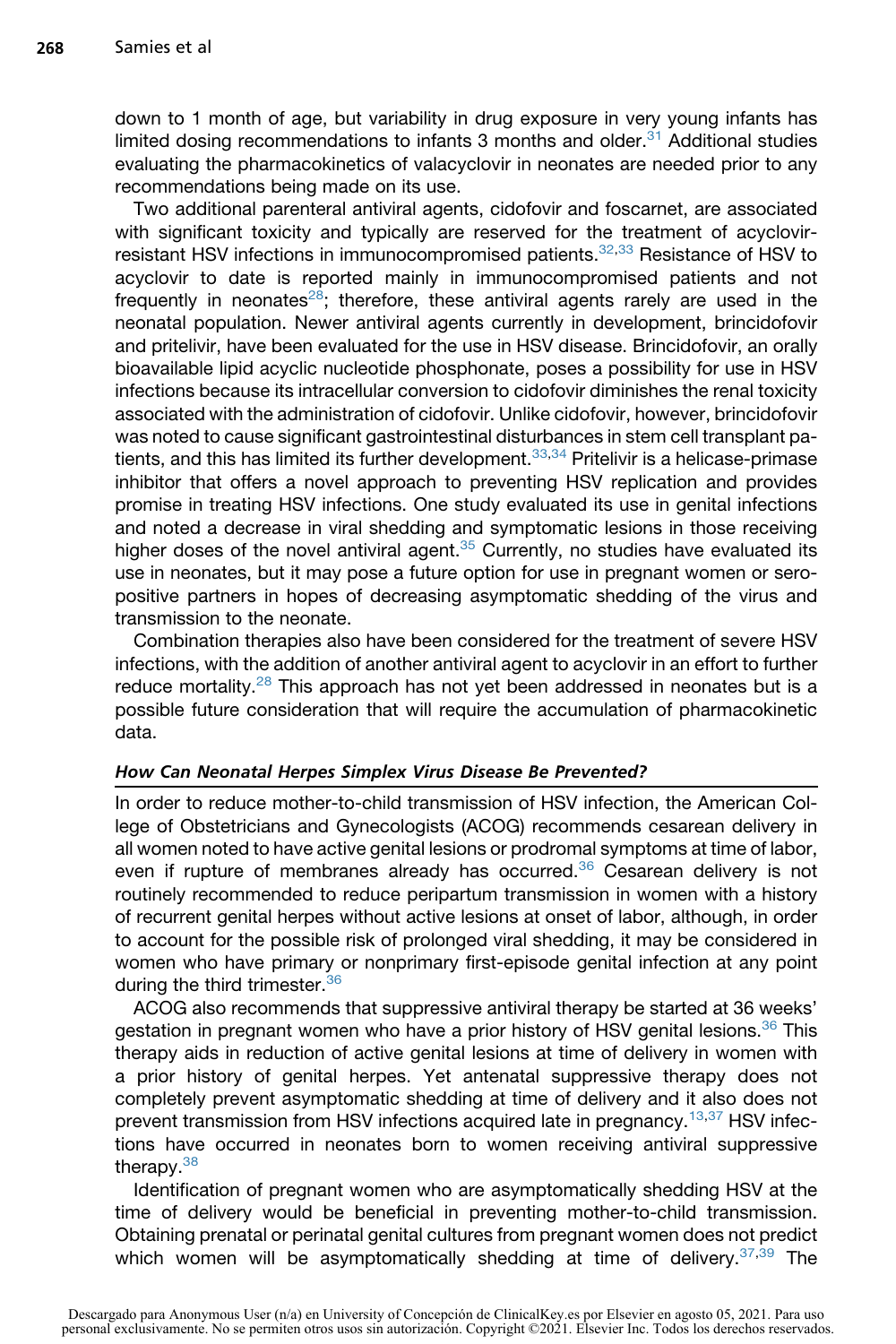<span id="page-6-0"></span>

| Step 1: Obstetrician to collect a swab of maternal genital lesion and send for culture, HSV PCR, and HSV typing. Maternal<br>serology to also be sent for HSV-1 and HSV-2 to determine type of maternal HSV infection.                                                                                                                                                                  |
|-----------------------------------------------------------------------------------------------------------------------------------------------------------------------------------------------------------------------------------------------------------------------------------------------------------------------------------------------------------------------------------------|
| First-Episode Primary: genital lesion positive for HSV-1 or HSV-2 AND maternal antibody negative for<br>both HSV-1 or HSV-2                                                                                                                                                                                                                                                             |
| First-Episode NonPrimary: genital lesion positive for HSV-1 AND maternal antibody negative for HSV-1<br>but positive for HSV-2                                                                                                                                                                                                                                                          |
| <b>OR</b>                                                                                                                                                                                                                                                                                                                                                                               |
| genital lesion positive for HSV-2 AND maternal antibody negative for HSV-2<br>but positive for HSV-1                                                                                                                                                                                                                                                                                    |
| Recurrent: genital lesion positive for HSV-1 AND maternal antibody positive for HSV-1<br>OR                                                                                                                                                                                                                                                                                             |
| genital lesion positive for HSV-2 AND maternal antibody positive for HSV-2                                                                                                                                                                                                                                                                                                              |
| Step 2: While awaiting maternal testing of genital lesion and serology, determine if mother had a prior history of genital<br>lesions.                                                                                                                                                                                                                                                  |
| A: If mother reports prior history of HSV: 1) obtain swabs for HSV cultures AND PCR from conjunctiva, nasopharynx,<br>mouth, and anus on infant at 24 hours of life PLUS 2) HSV blood PCR. Do not automatically start IV acyclovir.                                                                                                                                                     |
| 1. If any above return positive, finish evaluation of infant with LP for CSF studies including HSV PCR and<br>obtain serum ALT. Start IV acyclovir 20 mg/kg/dose every 8 hours and continue based on disease<br>classification.                                                                                                                                                         |
| 2. If testing on infant remains negative, educate parents on neonatal HSV disease and arrange for close<br>follow up.                                                                                                                                                                                                                                                                   |
| B: If mother reports no prior history of HSV: 1) obtain swabs for HSV cultures AND PCR from conjunctiva,<br>nasopharynx, mouth, and anus on infant at 24 hours of life <b>PLUS</b> 2) HSV blood PCR <b>PLUS</b> 3) perform an LP for CSF to<br>send for cell count, glucose, protein, and HSV PCR PLUS 4) obtain a serum ALT PLUS 5) start IV acyclovir 20<br>mg/kg/dose every 8 hours. |
| 1. If mother's genital lesion is determined to be a recurrent infection and all neonatal testing remains<br>negative, stop IV acyclovir, educate family on neonatal HSV disease, and arrange for close follow up.<br>2. If mother's genital lesion is determined to be a recurrent infection and the neonatal surface                                                                   |
| culture/PCR is positive, but CSF indices are normal, CSF and blood PCR are negative, ALT is normal,<br>and infant remains asymptomatic, treat preemptively with IV acyclovir for a total of 10 days.                                                                                                                                                                                    |
| 3. If mother's genital lesion is determined to be a recurrent infection and neonate is symptomatic,<br>surface culture/PCR is positive, CSF indices are abnormal, CSF and/or blood PCR are positive, and/or<br>ALT is abnormal, continue IV acyclovir for 14-21 days, with the duration being based on disease<br>classification.                                                       |
| 4. If mother's genital lesion is determined to be a first-episode primary/first-episode nonprimary and<br>the neonatal surface culture/PCR is positive but the CSF indices are normal, CSF and blood PCR are<br>negative, ALT is normal, and infant remains asymptomatic, treat preemptively with IV acyclovir for a<br>total of 10 days.                                               |
| 5. If mother's genital lesion is determined to be a first-episode primary/first-episode nonprimary and<br>baby is symptomatic, surface culture/PCR is positive, CSF indices are abnormal, CSF and/or blood PCR<br>are positive, and/or ALT is abnormal, continue IV acyclovir for 14-21 days, with the duration being<br>based on disease classification.                               |

Fig. 1. Steps to managing infants born to mothers with active genital lesions at delivery.

turnaround time from specimen collection to result for both culture and PCR testing precludes both from being practical informants of delivery modality. As a result, culture and PCR are not performed routinely at time of labor to assess for asymptomatic shedding. The introduction of a rapid, point-of-care molecular diagnostic test designed to screen for asymptomatic shedding of HSV at the onset of labor would be valuable in determining mode of delivery, benefit of intrapartum antiviral therapy, and in consideration of neonatal antiviral prophylaxis.<sup>[13,](#page-9-7)[40](#page-10-16)</sup> One multicenter clinical trial (ClinicalTrials Identifier: NCT01878383) is evaluating the use of a point-of-care PCR diagnostic in pregnant women at onset of labor; the results of this study currently are pending publication.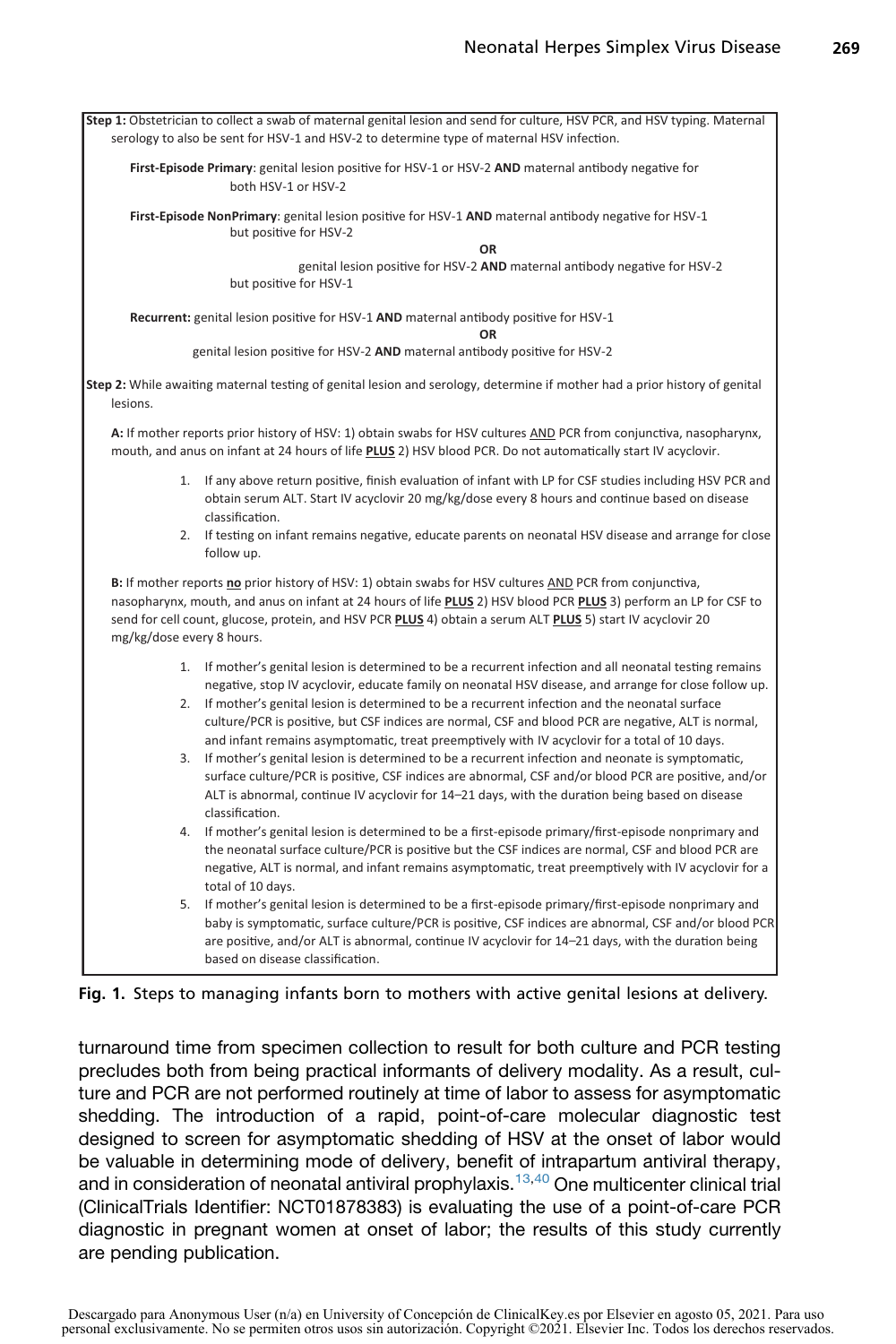When evaluating the risk of transmission to an infant, relying on history to determine a maternal history of genital HSV infection is ineffective because a majority of women with infants who have neonatal HSV disease are unaware of having had a prior genital HSV infection. $37,41$  $37,41$  The use of serology at time of delivery in women with active genital lesions may assist with classification as a first-episode primary, first-episode nonprimary, or recurrent infection. Serology performed at prenatal appointments could identify seronegative pregnant women who might benefit from counseling on strategies to prevent exposure during the third trimester, because this period of gestation poses the highest risk of mother-to-child transmission. Serology also could aid in counseling seropositive women to recognize the subtle symptoms of a reactivation, $41$  and perhaps knowledge of seropositivity might decrease the use of fetal scalp electrodes.<sup>[10](#page-9-4)</sup> The programmatic complexities of serologic assessments of pregnant women and their partners during pregnancy and the interpretation of reactive HSV-1 serology in a person who likely had HSV-1 disease as a child, however, are challenging.

The American Academy of Pediatrics published guidance in 2013 with recommendations for the evaluation and management of infants born to women with active gen-ital lesions at the time of delivery ([Fig. 1](#page-6-0)). This document bases the assessment of an infant's risk for developing HSV disease on classification of maternal genital infection as a primary, first-episode nonprimary, or recurrent episode and provides guidance for diagnostics and antiviral management.<sup>[9](#page-9-3)</sup>

# Vaccine Development

A vaccine is the most effective way to prevent mother-to-child transmission of HSV. A preventative vaccine that prevents acquisition of HSV-1 and HSV-2 in a seronegative woman and a therapeutic vaccine that decreases the likelihood of viral shedding in those who are seropositive each would have a substantial impact on the incidence of neonatal HSV infection and disease. One recent therapeutic vaccine demonstrated reduction in viral shedding and duration of symptomatic lesions, but these reductions were temporary.<sup>[42](#page-11-1)</sup> Another recent therapeutic vaccine candidate being studied, HSV529, has had promising response in seronegative individuals, but continued ef-forts are being made to improve its immunogenicity.<sup>[43](#page-11-2)</sup> Vaccine research remains an area of interest to both obstetricians and neonatologists, with several candidate vaccines under evaluation.

# SUMMARY

Although understanding of neonatal HSV disease has grown exponentially over the past 40 years, with gains in diagnostics, treatment, and prevention, a rising incidence rate and continued poor outcomes in affected neonates are concerning. The need for further advances in point-of-care diagnostics and vaccination that could be applied to the prevention of mother-to-child transmission of HSV as well as efforts to optimize management to decrease the morbidity and mortality of infants with neonatal HSV disease continues to be a high priority.

# CLINICS CARE POINTS

- Early detection is key to improving the morbidity and mortality of neonatal HSV disease.
- Culture remains the gold standard currently for evaluation of mucocutaneous lesions and surface swabs in neonates while the sensitivity of PCR in the detection of HSV DNA for these specimens continues to be evaluated.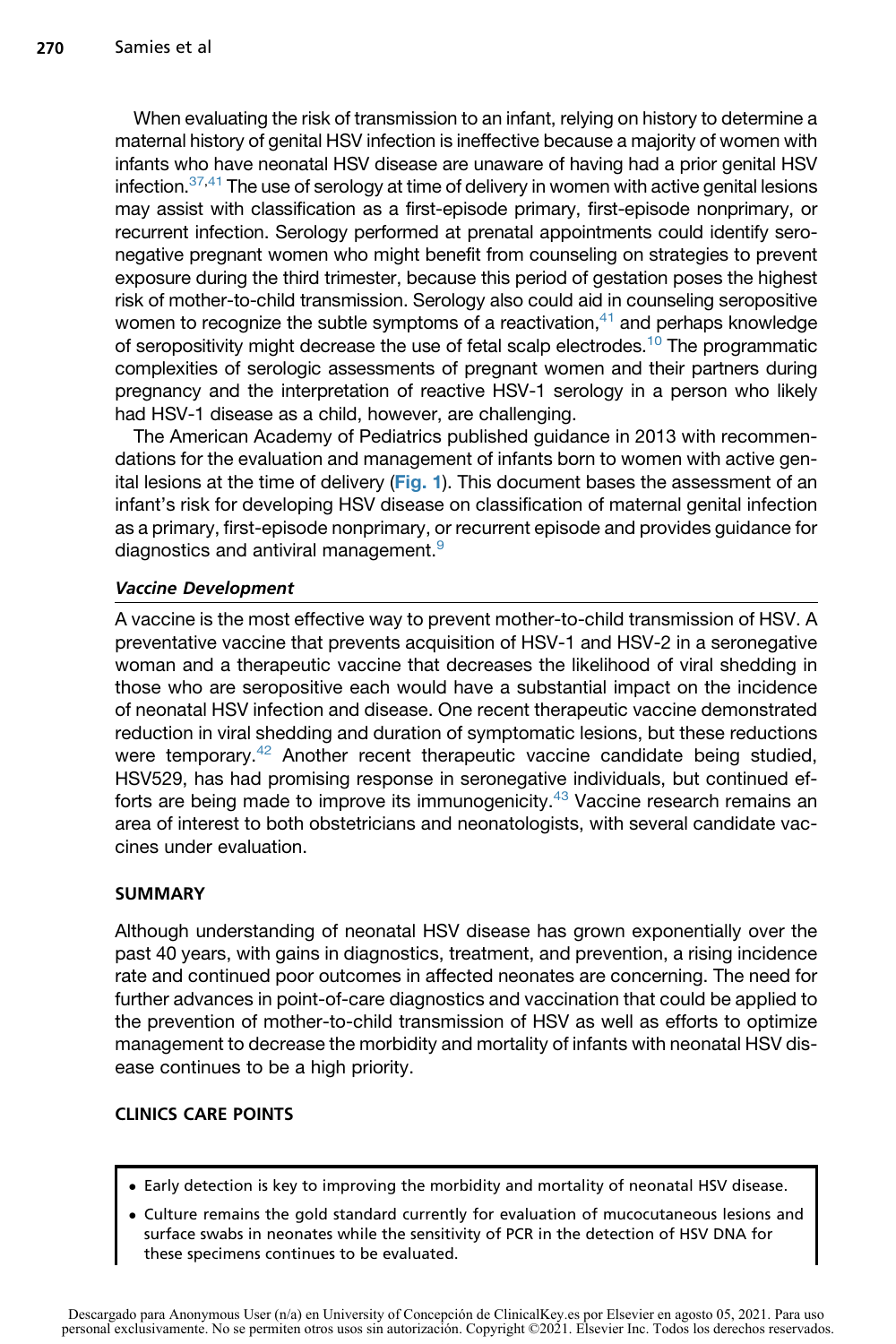- PCR has improved diagnosis of neonatal HSV CNS disease vastly. Neonatal HSV CNS infection may be diagnosed based on clinical presentation or other laboratory parameters, even if the CSF HSV PCR is negative.
- A blood PCR to detect HSV DNA is a helpful adjunct to detecting viremia in neonates without notable signs and symptoms of HSV infection.
- Mother-to-child transmission of HSV is highly dependent on timing and classification of maternal infection.
- Intravenous acyclovir is the mainstay of treatment of neonatal HSV disease.
- Despite multiple vaccine research trials, no vaccine has yet proved beneficial.

#### Best practices

What is the current practice for Neonatal Herpes Simplex Virus Disease?

Best Practice/Guideline/Care Path Objective(s) For Neonates Suspected of Having HSV Disease:

- Promptly evaluate any infant with suspected HSV disease with the following diagnostic tests: (1) viral culture and PCR on "surface swabs" and any mucocutaneous lesion if present, (2) CSF HSV PCR, (3) whole blood HSV PCR, and (4) serum ALT level.
- Initiate IV acyclovir 20 mg/kg/dose every 8 hours as soon as possible while awaiting results of diagnostic tests.
- In an infant suspected of having neonatal HSV disease, do not delay starting IV acyclovir therapy if unable to obtain CSF for HSV PCR testing. A lumbar puncture should be repeated or performed as soon as clinically able.
- Duration of IV acyclovir is dependent upon disease classification- 14 days for SEM disease and a minimum of 21 days for CNS and disseminated disease.
- A repeat lumbar puncture should be performed in all infants with an initial positive CSF HSV PCR near the end of 21 days of IV acyclovir to evaluate for clearance of viral DNA; continued PCR-positivity from CSF necessitates continuation of IV acyclovir for at least another 7 days, with another repeat lumbar puncture near the end of that extension of parenteral therapy (consultation with a pediatric infectious diseases specialist is advised in this situation).
- Upon completion of treatment course with IV acyclovir, all infants should be transitioned to suppressive therapy with oral acyclovir for 6 months to improve neurodevelopmental outcomes and reduce skin recurrences.

What changes in current practice are likely to improve outcomes?

- Have a heightened awareness of neonatal HSV in order to identify any infants who should be evaluated for neonatal HSV disease.
- Begin IV acyclovir without delay in such neonates.

Is there a Clinical Algorithm? If so, please include

See Fig. 1.

Bibliographic Source(s): <sup>[1,](#page-8-0)[9](#page-9-3),[12](#page-9-6)[,13,](#page-9-7)[27](#page-10-3),[31](#page-10-7),[37](#page-10-13)[,41](#page-11-0)</sup>

#### **DISCLOSURE**

SHJ reports prior consulting fees from Bayer, outside the scope of this work.

#### <span id="page-8-0"></span>**REFERENCES**

1. [Kimberlin DW. Neonatal herpes simplex infection. Clin Microbiol Rev 2004;](http://refhub.elsevier.com/S0095-5108(21)00016-6/sref1)  $17(1):1-13$ .

Descargado para Anonymous User (n/a) en University of Concepción de ClinicalKey.es por Elsevier en agosto 05, 2021. Para uso personal exclusivamente. No se permiten otros usos sin autorización. Copyright ©2021. Elsevier Inc. Todos los derechos reservados.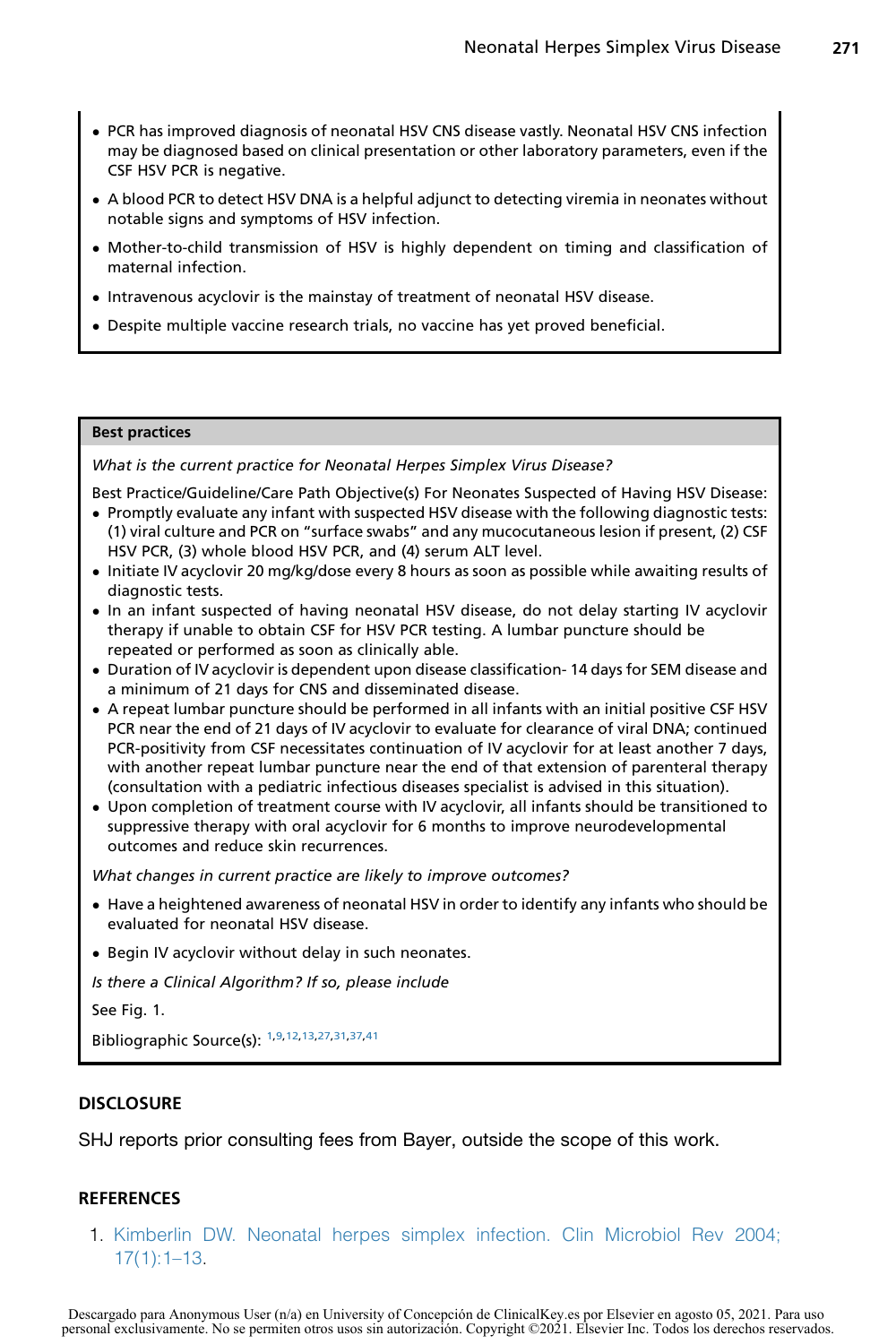- <span id="page-9-0"></span>2. [Mahant S, Hall M, Schondelmeyer AC, et al. Neonatal herpes simplex virus infec](http://refhub.elsevier.com/S0095-5108(21)00016-6/sref2)[tion among medicaid-enrolled children: 2009-2015. Pediatrics 2019;143\(4\):](http://refhub.elsevier.com/S0095-5108(21)00016-6/sref2) [e20183233.](http://refhub.elsevier.com/S0095-5108(21)00016-6/sref2)
- <span id="page-9-1"></span>3. [Whitley RJ, Nahmias AJ, Soong SJ, et al. Vidarabine therapy of neonatal herpes](http://refhub.elsevier.com/S0095-5108(21)00016-6/sref3) [simplex virus infection. Pediatrics 1980;66\(4\):495–501.](http://refhub.elsevier.com/S0095-5108(21)00016-6/sref3)
- <span id="page-9-16"></span>4. [Whitley RJ, Yeager A, Kartus P, et al. Neonatal herpes simplex virus infection:](http://refhub.elsevier.com/S0095-5108(21)00016-6/sref4) [follow-up evaluation of vidarabine therapy. Pediatrics 1983;72\(6\):778–85.](http://refhub.elsevier.com/S0095-5108(21)00016-6/sref4)
- 5. [Whitley RJ, Corey L, Arvin A, et al. Changing presentation of herpes simplex virus](http://refhub.elsevier.com/S0095-5108(21)00016-6/sref5) [infection in neonates. J Infect Dis 1988;158\(1\):109–16.](http://refhub.elsevier.com/S0095-5108(21)00016-6/sref5)
- <span id="page-9-17"></span>6. [Whitley R, Arvin A, Prober C, et al. A controlled trial comparing vidarabine with](http://refhub.elsevier.com/S0095-5108(21)00016-6/sref6) [acyclovir in neonatal herpes simplex virus infection. Infectious Diseases Collab](http://refhub.elsevier.com/S0095-5108(21)00016-6/sref6)[orative Antiviral Study Group. N Engl J Med 1991;324\(7\):444–9](http://refhub.elsevier.com/S0095-5108(21)00016-6/sref6).
- <span id="page-9-18"></span>7. [Shah SS, Aronson PL, Mohamad Z, et al. Delayed acyclovir therapy and death](http://refhub.elsevier.com/S0095-5108(21)00016-6/sref7) [among neonates with herpes simplex virus infection. Pediatrics 2011;128\(6\):](http://refhub.elsevier.com/S0095-5108(21)00016-6/sref7) [1153–60.](http://refhub.elsevier.com/S0095-5108(21)00016-6/sref7)
- <span id="page-9-2"></span>8. [Curfman AL, Glissmeyer EW, Ahmad FA, et al. Initial presentation of neonatal her](http://refhub.elsevier.com/S0095-5108(21)00016-6/sref8)[pes simplex virus infection. J Pediatr 2016;172:121–126 e1.](http://refhub.elsevier.com/S0095-5108(21)00016-6/sref8)
- <span id="page-9-3"></span>9. [Kimberlin DW, Baley J, Committee on Infectious D, et al. Guidance on manage](http://refhub.elsevier.com/S0095-5108(21)00016-6/sref9)[ment of asymptomatic neonates born to women with active genital herpes le](http://refhub.elsevier.com/S0095-5108(21)00016-6/sref9)[sions. Pediatrics 2013;131\(2\):383–6](http://refhub.elsevier.com/S0095-5108(21)00016-6/sref9).
- <span id="page-9-5"></span><span id="page-9-4"></span>10. [Corey L, Wald A. Maternal and neonatal herpes simplex virus infections. N Engl J](http://refhub.elsevier.com/S0095-5108(21)00016-6/sref10) Med 2009;361(14):1376-85.
- <span id="page-9-6"></span>11. [Pinninti SG, Kimberlin DW. Management of neonatal herpes simplex virus infec](http://refhub.elsevier.com/S0095-5108(21)00016-6/sref11)[tion and exposure. Arch Dis Child Fetal Neonatal Ed 2014;99\(3\):F240–4](http://refhub.elsevier.com/S0095-5108(21)00016-6/sref11).
- <span id="page-9-7"></span>12. [Kimberlin DW, Lin CY, Jacobs RF, et al. Natural history of neonatal herpes simplex](http://refhub.elsevier.com/S0095-5108(21)00016-6/sref12) [virus infections in the acyclovir era. Pediatrics 2001;108\(2\):223–9](http://refhub.elsevier.com/S0095-5108(21)00016-6/sref12).
- <span id="page-9-8"></span>13. [James SH, Sheffield JS, Kimberlin DW. Mother-to-Child transmission of herpes](http://refhub.elsevier.com/S0095-5108(21)00016-6/sref13) [simplex virus. J Pediatr Infect Dis Soc 2014;3\(Suppl 1\):S19–23.](http://refhub.elsevier.com/S0095-5108(21)00016-6/sref13)
- <span id="page-9-9"></span>14. [Hutto C, Arvin A, Jacobs R, et al. Intrauterine herpes simplex virus infections.](http://refhub.elsevier.com/S0095-5108(21)00016-6/sref14) [J Pediatr 1987;110\(1\):97–101](http://refhub.elsevier.com/S0095-5108(21)00016-6/sref14).
- <span id="page-9-10"></span>15. [Looker KJ, Magaret AS, May MT, et al. Global and Regional estimates of preva](http://refhub.elsevier.com/S0095-5108(21)00016-6/sref15)[lent and incident herpes simplex virus type 1 infections in 2012. PLoS One 2015;](http://refhub.elsevier.com/S0095-5108(21)00016-6/sref15) [10\(10\):e0140765](http://refhub.elsevier.com/S0095-5108(21)00016-6/sref15).
- <span id="page-9-11"></span>16. [Gardella C, Brown Z. Prevention of neonatal herpes. BJOG 2011;118\(2\):187–92.](http://refhub.elsevier.com/S0095-5108(21)00016-6/sref16)
- <span id="page-9-12"></span>17. American Academy of Pediatrics. Herpes Simplex. In: Kimberlin DW, Brady MT, Jackson MA, et al. Red Book: 2018 Report of the Committee on Infectious Diseases. 31st edition. Itasca (IL): American Academy of Pediatrics; 2018: 437-49.
- <span id="page-9-13"></span>18. [Malm G, Forsgren M. Neonatal herpes simplex virus infections: HSV DNA in ce](http://refhub.elsevier.com/S0095-5108(21)00016-6/sref18)[rebrospinal fluid and serum. Arch Dis Child Fetal Neonatal Ed 1999;81\(1\):F24–9.](http://refhub.elsevier.com/S0095-5108(21)00016-6/sref18)
- <span id="page-9-14"></span>19. [Lakeman FD, Whitley RJ. Diagnosis of herpes simplex encephalitis: application of](http://refhub.elsevier.com/S0095-5108(21)00016-6/sref19) [polymerase chain reaction to cerebrospinal fluid from brain-biopsied patients](http://refhub.elsevier.com/S0095-5108(21)00016-6/sref19) [and correlation with disease. National Institute of Allergy and Infectious Diseases](http://refhub.elsevier.com/S0095-5108(21)00016-6/sref19) [Collaborative Antiviral Study Group. J Infect Dis 1995;171\(4\):857–63](http://refhub.elsevier.com/S0095-5108(21)00016-6/sref19).
- <span id="page-9-15"></span>20. [Kimberlin DW, Lakeman FD, Arvin AM, et al. Application of the polymerase chain](http://refhub.elsevier.com/S0095-5108(21)00016-6/sref20) [reaction to the diagnosis and management of neonatal herpes simplex virus dis](http://refhub.elsevier.com/S0095-5108(21)00016-6/sref20)[ease. National Institute of Allergy and Infectious Diseases Collaborative Antiviral](http://refhub.elsevier.com/S0095-5108(21)00016-6/sref20) [Study Group. J Infect Dis 1996;174\(6\):1162–7.](http://refhub.elsevier.com/S0095-5108(21)00016-6/sref20)
- 21. [Diseases ACoI, Pickering LK, Baker CJ, Kimberlin DW, et al. Red book. 29th Edi](http://refhub.elsevier.com/S0095-5108(21)00016-6/sref21)[tion 2012. p. 1098.](http://refhub.elsevier.com/S0095-5108(21)00016-6/sref21)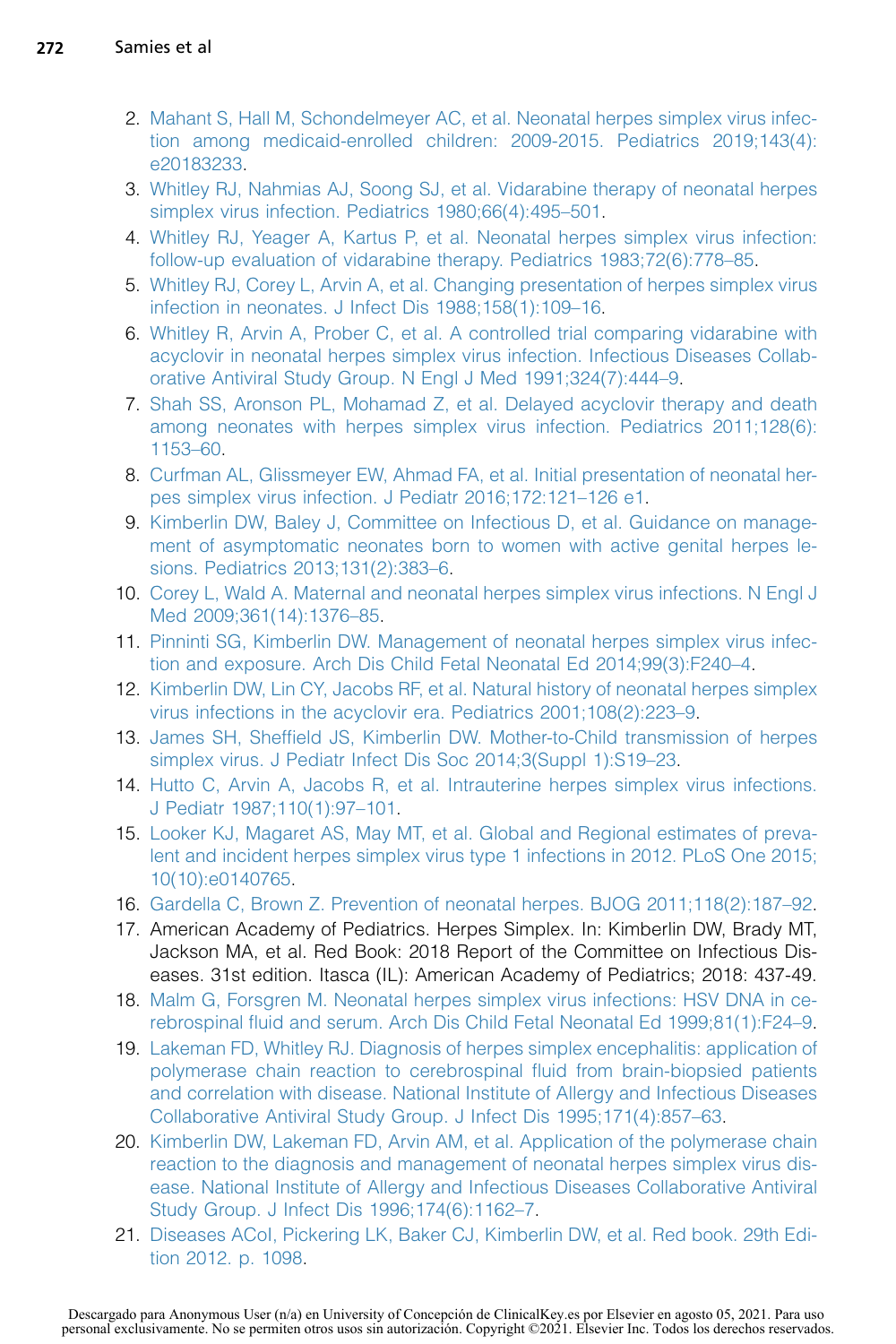- <span id="page-10-0"></span>22. [Samies N, Jariwala R, Boppana S, et al. Utility of surface and blood polymerase](http://refhub.elsevier.com/S0095-5108(21)00016-6/sref22) [chain reaction assays in identifying infants with neonatal herpes simplex virus](http://refhub.elsevier.com/S0095-5108(21)00016-6/sref22) [infection. Pediatr Infect Dis J 2019;38\(11\):1138–40.](http://refhub.elsevier.com/S0095-5108(21)00016-6/sref22)
- 23. [Diamond C, Mohan K, Hobson A, et al. Viremia in neonatal herpes simplex virus](http://refhub.elsevier.com/S0095-5108(21)00016-6/sref23) [infections. Pediatr Infect Dis J 1999;18\(6\):487–9.](http://refhub.elsevier.com/S0095-5108(21)00016-6/sref23)
- 24. [Lyons TW, Cruz AT, Freedman SB, et al. Herpes simplex virus study group of the](http://refhub.elsevier.com/S0095-5108(21)00016-6/sref24) [pediatric emergency medicine collaborative research C. Accuracy of herpes sim](http://refhub.elsevier.com/S0095-5108(21)00016-6/sref24)[plex virus polymerase chain reaction testing of the blood for central nervous sys](http://refhub.elsevier.com/S0095-5108(21)00016-6/sref24)[tem herpes simplex virus infections in infants. J Pediatr 2018;200:274–276 e1.](http://refhub.elsevier.com/S0095-5108(21)00016-6/sref24)
- <span id="page-10-1"></span>25. [Dominguez SR, Pretty K, Hengartner R, et al. Comparison of herpes simplex virus](http://refhub.elsevier.com/S0095-5108(21)00016-6/sref25) [PCR with culture for virus detection in multisource surface swab specimens from](http://refhub.elsevier.com/S0095-5108(21)00016-6/sref25) [neonates. J Clin Microbiol 2018;56\(10\):e00632.](http://refhub.elsevier.com/S0095-5108(21)00016-6/sref25)
- <span id="page-10-2"></span>26. [Scoular A, Gillespie G, Carman WF. Polymerase chain reaction for diagnosis of](http://refhub.elsevier.com/S0095-5108(21)00016-6/sref26) [genital herpes in a genitourinary medicine clinic. Sex Transm Infect 2002;](http://refhub.elsevier.com/S0095-5108(21)00016-6/sref26) [78\(1\):21–5](http://refhub.elsevier.com/S0095-5108(21)00016-6/sref26).
- <span id="page-10-3"></span>27. [Kimberlin DW, Lin CY, Jacobs RF, et al. Safety and efficacy of high-dose intrave](http://refhub.elsevier.com/S0095-5108(21)00016-6/sref27)[nous acyclovir in the management of neonatal herpes simplex virus infections.](http://refhub.elsevier.com/S0095-5108(21)00016-6/sref27) [Pediatrics 2001;108\(2\):230–8](http://refhub.elsevier.com/S0095-5108(21)00016-6/sref27).
- <span id="page-10-4"></span>28. [Whitley R, Baines J. Clinical management of herpes simplex virus infections:](http://refhub.elsevier.com/S0095-5108(21)00016-6/sref29) [past, present, and future. F1000Res 2018;7.](http://refhub.elsevier.com/S0095-5108(21)00016-6/sref29)
- <span id="page-10-6"></span><span id="page-10-5"></span>29. [Pinninti SG, Kimberlin DW. Neonatal herpes simplex virus infections. Pediatr Clin](http://refhub.elsevier.com/S0095-5108(21)00016-6/sref30) [North Am 2013;60\(2\):351–65](http://refhub.elsevier.com/S0095-5108(21)00016-6/sref30).
- <span id="page-10-7"></span>30. [Kimberlin DW, Whitley RJ, Wan W, et al. Oral acyclovir suppression and neurode](http://refhub.elsevier.com/S0095-5108(21)00016-6/sref31)[velopment after neonatal herpes. N Engl J Med 2011;365\(14\):1284–92](http://refhub.elsevier.com/S0095-5108(21)00016-6/sref31).
- 31. [Kimberlin DW, Jacobs RF, Weller S, et al. Pharmacokinetics and safety of extem](http://refhub.elsevier.com/S0095-5108(21)00016-6/sref32)[poraneously compounded valacyclovir oral suspension in pediatric patients from](http://refhub.elsevier.com/S0095-5108(21)00016-6/sref32) [1 month through 11 years of age. Clin Infect Dis 2010;50\(2\):221–8.](http://refhub.elsevier.com/S0095-5108(21)00016-6/sref32)
- <span id="page-10-9"></span><span id="page-10-8"></span>32. [Strasfeld L, Chou S. Antiviral drug resistance: mechanisms and clinical implica](http://refhub.elsevier.com/S0095-5108(21)00016-6/sref33)[tions. Infect Dis Clin North Am 2010;24\(3\):809–33.](http://refhub.elsevier.com/S0095-5108(21)00016-6/sref33)
- <span id="page-10-10"></span>33. [De SK, Hart JC, Breuer J. Herpes simplex virus and varicella zoster virus: recent](http://refhub.elsevier.com/S0095-5108(21)00016-6/sref34) [advances in therapy. Curr Opin Infect Dis 2015;28\(6\):589–95.](http://refhub.elsevier.com/S0095-5108(21)00016-6/sref34)
- <span id="page-10-11"></span>34. [Marty FM, Winston DJ, Rowley SD, et al. CMX001 to prevent cytomegalovirus dis](http://refhub.elsevier.com/S0095-5108(21)00016-6/sref35)[ease in hematopoietic-cell transplantation. N Engl J Med 2013;369\(13\):1227–36](http://refhub.elsevier.com/S0095-5108(21)00016-6/sref35).
- <span id="page-10-12"></span>35. [Wald A, Corey L, Timmler B, et al. Helicase-primase inhibitor pritelivir for HSV-2](http://refhub.elsevier.com/S0095-5108(21)00016-6/sref36) [infection. N Engl J Med 2014;370\(3\):201–10.](http://refhub.elsevier.com/S0095-5108(21)00016-6/sref36)
- <span id="page-10-13"></span>36. [Management of genital herpes in pregnancy: ACOG practice bulletinacog prac](http://refhub.elsevier.com/S0095-5108(21)00016-6/sref37)[tice bulletin, Number 220. Obstet Gynecol 2020;135\(5\):e193–202.](http://refhub.elsevier.com/S0095-5108(21)00016-6/sref37)
- <span id="page-10-14"></span>37. [Prober CG, Hensleigh PA, Boucher FD, et al. Use of routine viral cultures at de](http://refhub.elsevier.com/S0095-5108(21)00016-6/sref38)[livery to identify neonates exposed to herpes simplex virus. N Engl J Med 1988;](http://refhub.elsevier.com/S0095-5108(21)00016-6/sref38) [318\(14\):887–91](http://refhub.elsevier.com/S0095-5108(21)00016-6/sref38).
- <span id="page-10-15"></span>38. [Pinninti SG, Angara R, Feja KN, et al. Neonatal herpes disease following maternal](http://refhub.elsevier.com/S0095-5108(21)00016-6/sref39) [antenatal antiviral suppressive therapy: a multicenter case series. J Pediatr 2012;](http://refhub.elsevier.com/S0095-5108(21)00016-6/sref39) [161\(1\):134–8, e1-3.](http://refhub.elsevier.com/S0095-5108(21)00016-6/sref39)
- <span id="page-10-16"></span>39. [Arvin AM, Hensleigh PA, Prober CG, et al. Failure of antepartum maternal cultures](http://refhub.elsevier.com/S0095-5108(21)00016-6/sref40) [to predict the infant's risk of exposure to herpes simplex virus at delivery. N Engl J](http://refhub.elsevier.com/S0095-5108(21)00016-6/sref40) [Med 1986;315\(13\):796–800](http://refhub.elsevier.com/S0095-5108(21)00016-6/sref40).
- 40. [Brown ZA, Wald A, Morrow RA, et al. Effect of serologic status and cesarean de](http://refhub.elsevier.com/S0095-5108(21)00016-6/sref41)[livery on transmission rates of herpes simplex virus from mother to infant. JAMA](http://refhub.elsevier.com/S0095-5108(21)00016-6/sref41) [2003;289\(2\):203–9.](http://refhub.elsevier.com/S0095-5108(21)00016-6/sref41)